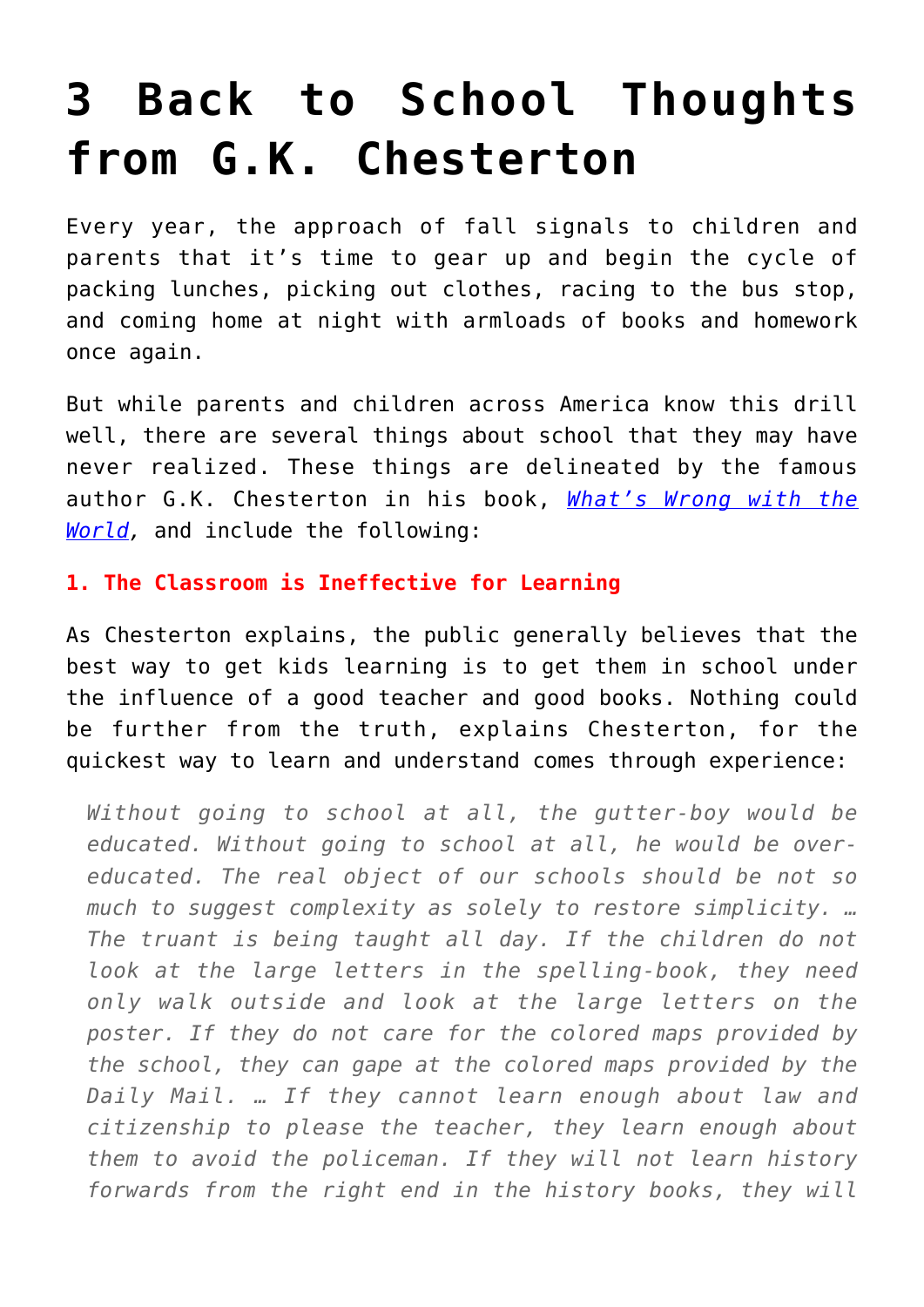*learn it backwards from the wrong end in the party newspapers.*

## **2. Parents Have No Place in a Classroom**

A good parent is often defined by the measure in which he is involved in his child's life. The parent who wants to be involved in his child's schooling may be externally tolerated, but internally, his thoughts and input will be neatly sidestepped:

*There is one thing at least of which there is never so much as a whisper inside the popular schools; and that is the opinion of the people. The only persons who seem to have nothing to do with the education of the children are the parents…. In the lower classes the school master does not work for the parent, but against the parent. Modern education means handing down the customs of the minority, and rooting out the customs of the majority.*

## **3. True Education is not Valueless**

Modern day America has come to value anything and everything that is relative in nature. As such, the idea that educators be careful not to impose their values on the children in their classroom has become of utmost importance.

According to Chesterton, however, such an ideal is utterly impossible:

*It is quaint that people talk of separating dogma from education. Dogma is actually the only thing that cannot be separated from education. It is education. A teacher who is not dogmatic is simply a teacher who is not teaching.*

Given this, any parent who sends his child to a school or teacher which does not share his values must be prepared for